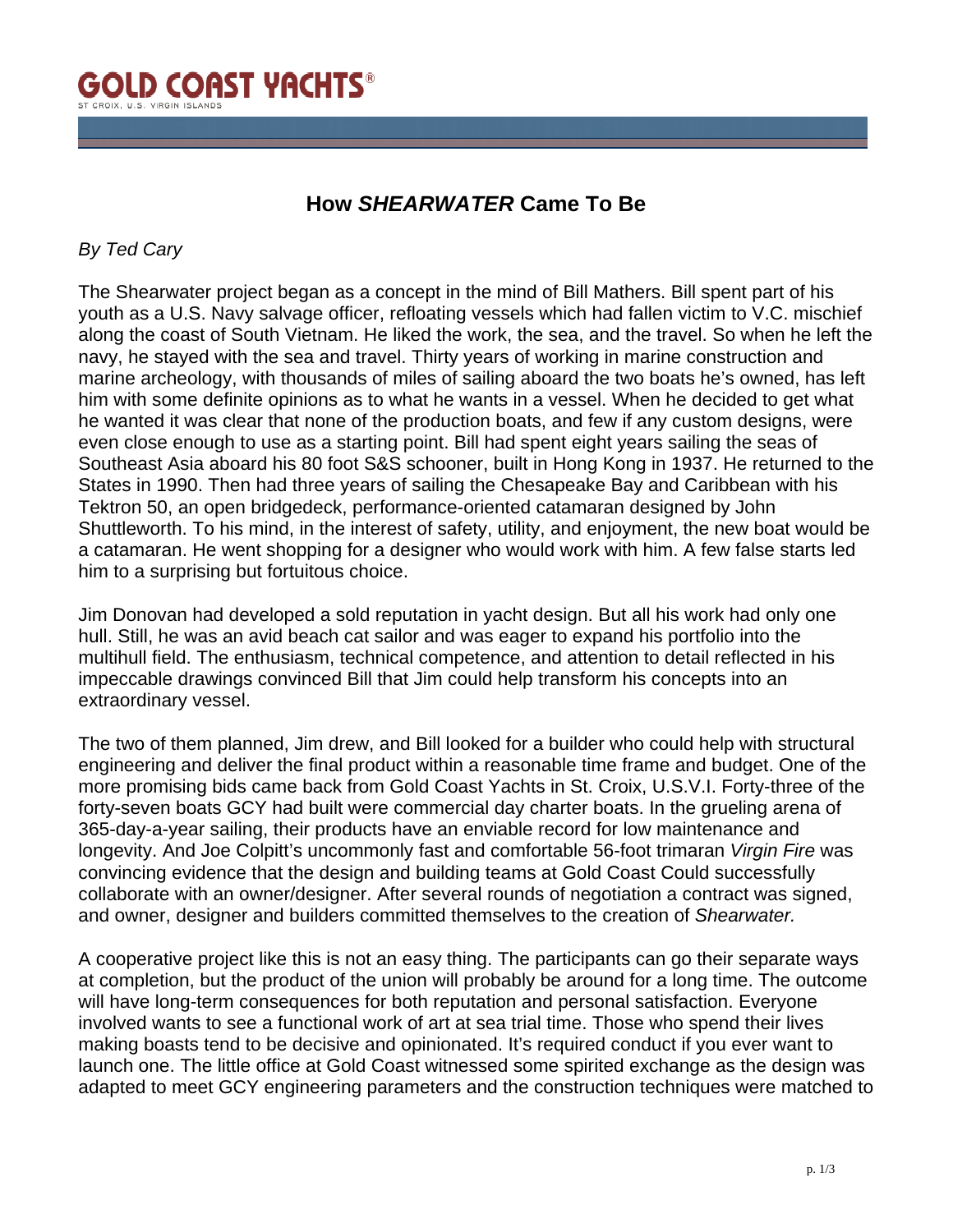## **GOLD COAST YACHTS®** T CROIX II S VIRGIN ISLAND

the requirements Jim and Bill had established. Mutual respect, open minds, and well-presented evidence kept the process moving.

Let's take a look a Bill's original wish list, and see how close the reality is to the dream. The boat is intended to be both home and cruising vessel for the owner. It was also expected to serve as a platform for surveying of shipwreck sites, for the purpose of archeological recovery. It needs to deliver a crew of six to eight members to remote sites in a timely and economical fashion. Then it must work as a dive platform and site plotting office, as well as a living quarters for the archeologists. To be effective at all of these tasks it must be fast, sea kindly, stable, have a sizable deck, provide areas for personal privacy and socializing, have functional desk space, and a mechanical shop, and incorporate conveniences for efficient work. It also must be simple enough to be reliable and easily repaired. Shoal draft expands the utility, since shipwrecks are often shoal water groundings. To boost crew confidence and morale, the vessel should be unsinkable.

The stability at anchor, deck space, and sleeping quarter's privacy are best provided by a cat. Payload and space requirements, considered along with performance demands, will determine displacement. Then we get down to the decisions that have more possible choices, with less clear difference between them, and where compromises must be made. The score here determines where she falls on the scale from adequate to excellent.

Hull shape bears heavily on speed potential, carrying capacity and quality of the ride. The target for sailing speed was over 15 knots. That indicated hulls with a waterline length-to-beam ratio around 12 to 1 and fairly buoyant ends for a high prismatic coefficient. Jim had to consider, however, that very high prismatics deliver the speed along with high vertical accelerations as the ends bounce over waves rather than easing through them. Maximum speed was not worth accepting a rough, exhausting motion. A carefully crafted compromise was required.

Also to be considered was motoring performance. Bill decided that 6 to 8 knots powering speed would fill his needs, allowing engine weight and fuel tankage to be kept moderate.

Bill wanted the simplicity of a fixed mast, but was willing to consider a rotating spar if it could be demonstrated that it was simple to use and reliable. Roger Hatfield asked him to sail a boat with a Gold Coast built rotating mast, and talk to the crews of GCY boats. The final choice became a slightly modified version of the 72-foot stick for *Virgin Fire,* providing better drive, at price and weight figures competitive with a fixed aluminum spar. Bill says the mast is self-tending while sailing, requiring only a pair of lines to fine-tune the angle to apparent wind direction. That combines with the self-tending jib to make tacking a matter of simply turning the wheel. No sail handling required unless the light air reacher is deployed.

The standard construction methods at GCY have been strip planking and plywood/stringer components, with occasional use of honeycomb or foam core. Jim showed convincing evidence that a shot at the target weight was going to require a lot more composite work so *Shearwater*